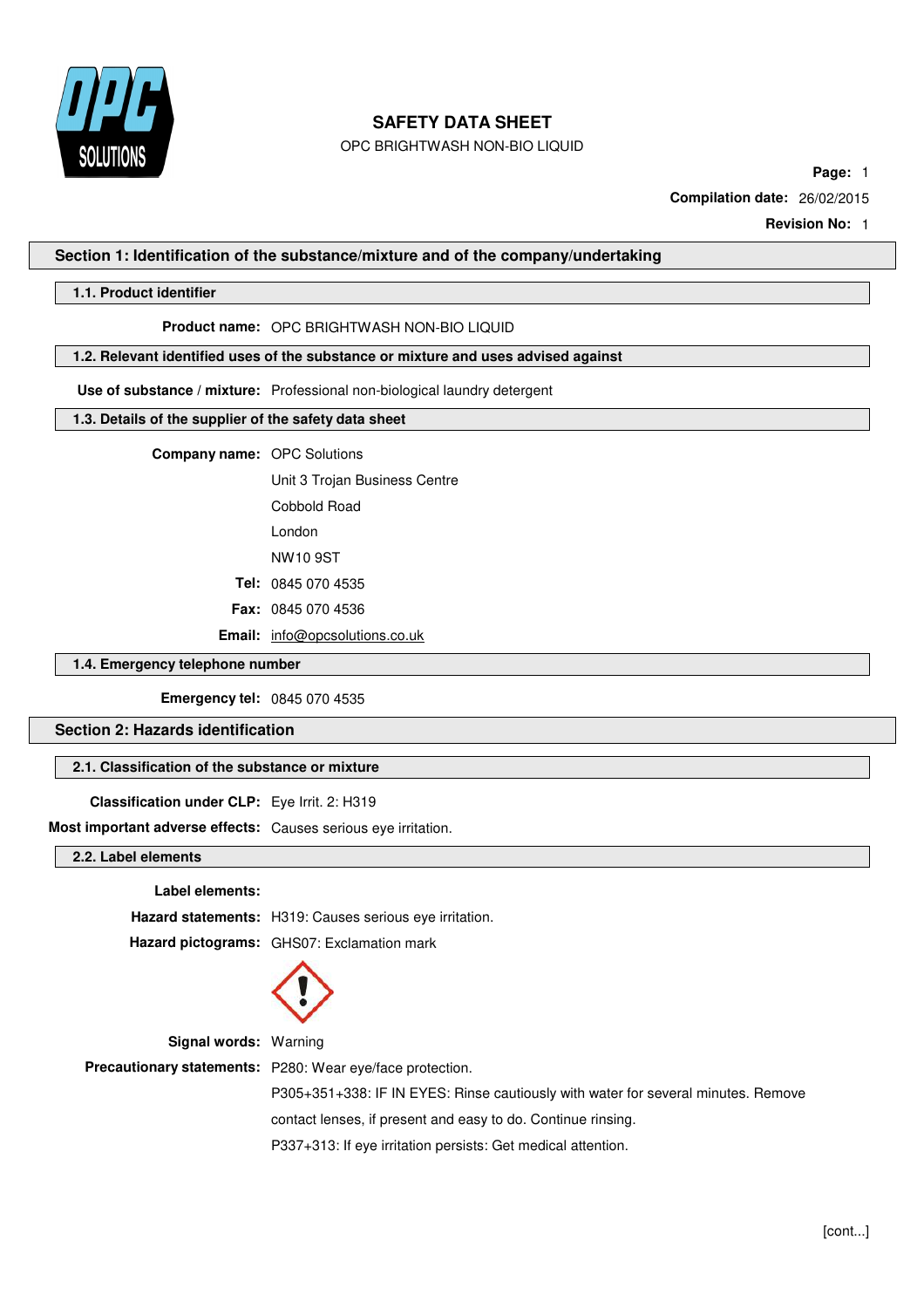## OPC BRIGHTWASH NON-BIO LIQUID

#### **2.3. Other hazards**

**PBT:** This product is not identified as a PBT/vPvB substance.

## **Section 3: Composition/information on ingredients**

### **3.2. Mixtures**

#### **Hazardous ingredients:**

BENZENESULFONIC ACID, MONO-C10-14-ALKYL DERIVS., SODIUM SALTS

| <b>EINECS</b> | CAS                           | PBT / WEL | CLP Classification                                                        | Percent |
|---------------|-------------------------------|-----------|---------------------------------------------------------------------------|---------|
| 285-600-2     | 85117-50-6                    | -         | Eye Dam. 1: H318; Skin Irrit. 2: H315;<br><sup>1</sup> Acute Tox. 4: H302 | 1-10%   |
|               | ALCOHOLS, C10-16, ETHOXYLATED |           |                                                                           |         |

| 500-182-6 | 68002-97-1 | Eye Dam. 1: H318; Aquatic Acute 1: | 1-10% |
|-----------|------------|------------------------------------|-------|
|           |            | H400                               |       |

#### **Section 4: First aid measures**

#### **4.1. Description of first aid measures**

**Skin contact:** Wash immediately with plenty of soap and water.

**Eye contact:** Bathe the eye with running water for 15 minutes.

**Ingestion:** Wash out mouth with water.

**Inhalation:** Consult a doctor.

#### **4.2. Most important symptoms and effects, both acute and delayed**

**Skin contact:** There may be mild irritation at the site of contact.

**Eye contact:** There may be irritation and redness.

**Ingestion:** There may be irritation of the throat.

**Inhalation:** No symptoms.

**Delayed / immediate effects:** Immediate effects can be expected after short-term exposure.

# **4.3. Indication of any immediate medical attention and special treatment needed**

#### **Immediate / special treatment:** Not applicable.

#### **Section 5: Fire-fighting measures**

#### **5.1. Extinguishing media**

**Extinguishing media:** Suitable extinguishing media for the surrounding fire should be used. Use water spray

to cool containers.

#### **5.2. Special hazards arising from the substance or mixture**

**Exposure hazards:** In combustion emits toxic fumes.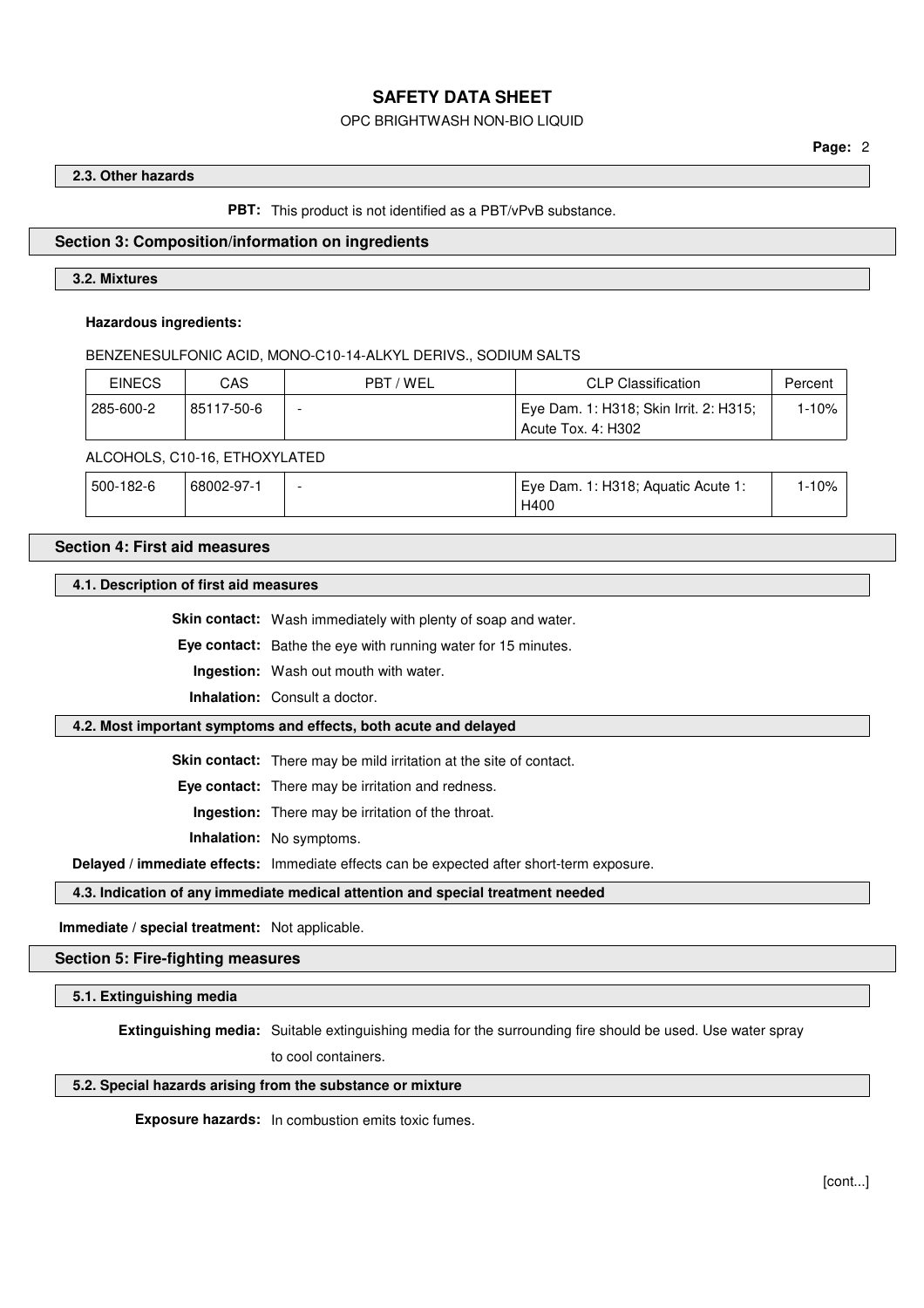# OPC BRIGHTWASH NON-BIO LIQUID

#### **5.3. Advice for fire-fighters**

**Advice for fire-fighters:** Wear self-contained breathing apparatus. Wear protective clothing to prevent contact with skin and eyes.

# **Section 6: Accidental release measures**

#### **6.1. Personal precautions, protective equipment and emergency procedures**

**Personal precautions:** Refer to section 8 of SDS for personal protection details. Turn leaking containers leak-

side up to prevent the escape of liquid.

**6.2. Environmental precautions**

**Environmental precautions:** Do not discharge into drains or rivers. Contain the spillage using bunding.

## **6.3. Methods and material for containment and cleaning up**

**Clean-up procedures:** Absorb into dry earth or sand. Transfer to a closable, labelled salvage container for disposal by an appropriate method.

#### **6.4. Reference to other sections**

**Reference to other sections:** Refer to section 8 of SDS.

#### **Section 7: Handling and storage**

**7.1. Precautions for safe handling**

**Handling requirements:** Avoid direct contact with the substance. Ensure there is sufficient ventilation of the area.

Avoid the formation or spread of mists in the air.

#### **7.2. Conditions for safe storage, including any incompatibilities**

**Storage conditions:** Store in cool, well ventilated area. Keep container tightly closed.

**7.3. Specific end use(s)**

**Specific end use(s):** No data available.

# **Section 8: Exposure controls/personal protection**

**8.1. Control parameters**

**Workplace exposure limits:** No data available.

#### **DNEL/PNEC Values**

**DNEL / PNEC** No data available.

**8.2. Exposure controls**

**Engineering measures:** Ensure there is sufficient ventilation of the area. **Respiratory protection:** Respiratory protection not required. **Hand protection:** Protective gloves. **Eye protection:** Safety glasses. Ensure eye bath is to hand.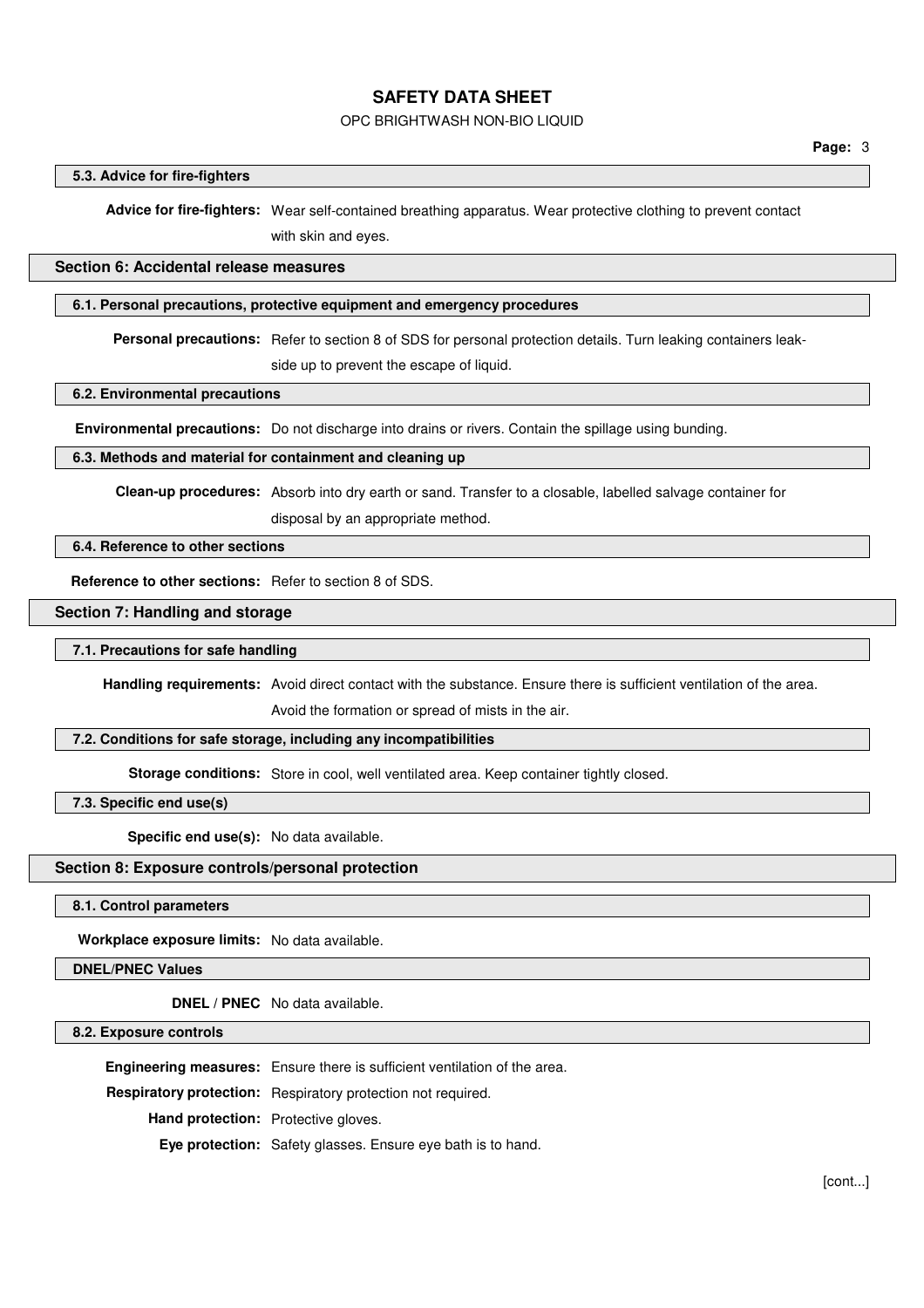# OPC BRIGHTWASH NON-BIO LIQUID

**Page:** 4

**Skin protection:** Protective clothing.

# **Section 9: Physical and chemical properties**

# **9.1. Information on basic physical and chemical properties**

**State:** Liquid

**Colour:** White

#### **Odour:** Characteristic odour

**Solubility in water:** Highly soluble

**pH:** 8 - 9

**Flash point°C:** >100 **Relative density:** 1.14 - 1.17

**9.2. Other information**

**Other information:** No data available.

# **Section 10: Stability and reactivity**

**10.1. Reactivity**

**Reactivity:** Stable under recommended transport or storage conditions.

#### **10.2. Chemical stability**

**Chemical stability:** Stable under normal conditions.

## **10.3. Possibility of hazardous reactions**

**Hazardous reactions:** Hazardous reactions will not occur under normal transport or storage conditions.

Decomposition may occur on exposure to conditions or materials listed below.

# **10.4. Conditions to avoid**

**Conditions to avoid:** Heat.

# **10.5. Incompatible materials**

**Materials to avoid:** Strong oxidising agents. Strong acids.

# **10.6. Hazardous decomposition products**

**Haz. decomp. products:** In combustion emits toxic fumes.

### **Section 11: Toxicological information**

#### **11.1. Information on toxicological effects**

## **Relevant hazards for substance:**

| ラヘン<br>iazaiu                 | Houte | Basis                 |
|-------------------------------|-------|-----------------------|
| Serious eye damage/irritation | OPT   | Hazardous: calculated |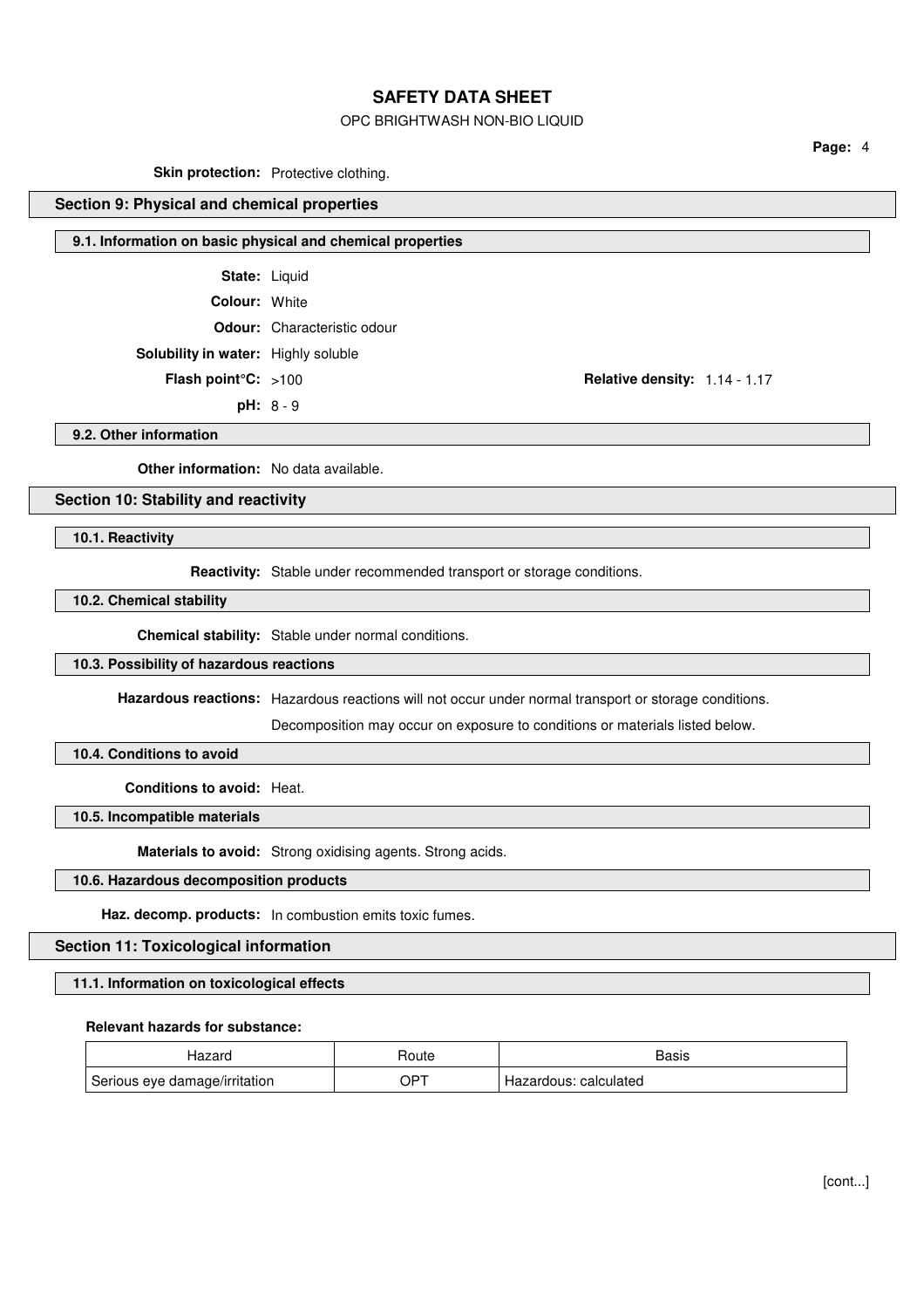## OPC BRIGHTWASH NON-BIO LIQUID

**Page:** 5

# **Symptoms / routes of exposure**

**Skin contact:** There may be mild irritation at the site of contact.

**Eye contact:** There may be irritation and redness.

**Ingestion:** There may be irritation of the throat.

**Inhalation:** No symptoms.

**Delayed / immediate effects:** Immediate effects can be expected after short-term exposure.

#### **Section 12: Ecological information**

**12.1. Toxicity**

**Ecotoxicity values:** No data available.

**12.2. Persistence and degradability**

**Persistence and degradability:** Biodegradable.

**12.3. Bioaccumulative potential**

**Bioaccumulative potential:** No bioaccumulation potential.

**12.4. Mobility in soil**

**Mobility:** Readily absorbed into soil.

#### **12.5. Results of PBT and vPvB assessment**

**PBT identification:** This product is not identified as a PBT/vPvB substance.

#### **12.6. Other adverse effects**

**Other adverse effects:** Negligible ecotoxicity.

#### **Section 13: Disposal considerations**

#### **13.1. Waste treatment methods**

**Disposal operations:** Transfer to a suitable container and arrange for collection by specialised disposal company.

> **NB:** The user's attention is drawn to the possible existence of regional or national regulations regarding disposal.

### **Section 14: Transport information**

**Transport class:** This product does not require a classification for transport.

# **Section 15: Regulatory information**

#### **15.1. Safety, health and environmental regulations/legislation specific for the substance or mixture**

## **15.2. Chemical Safety Assessment**